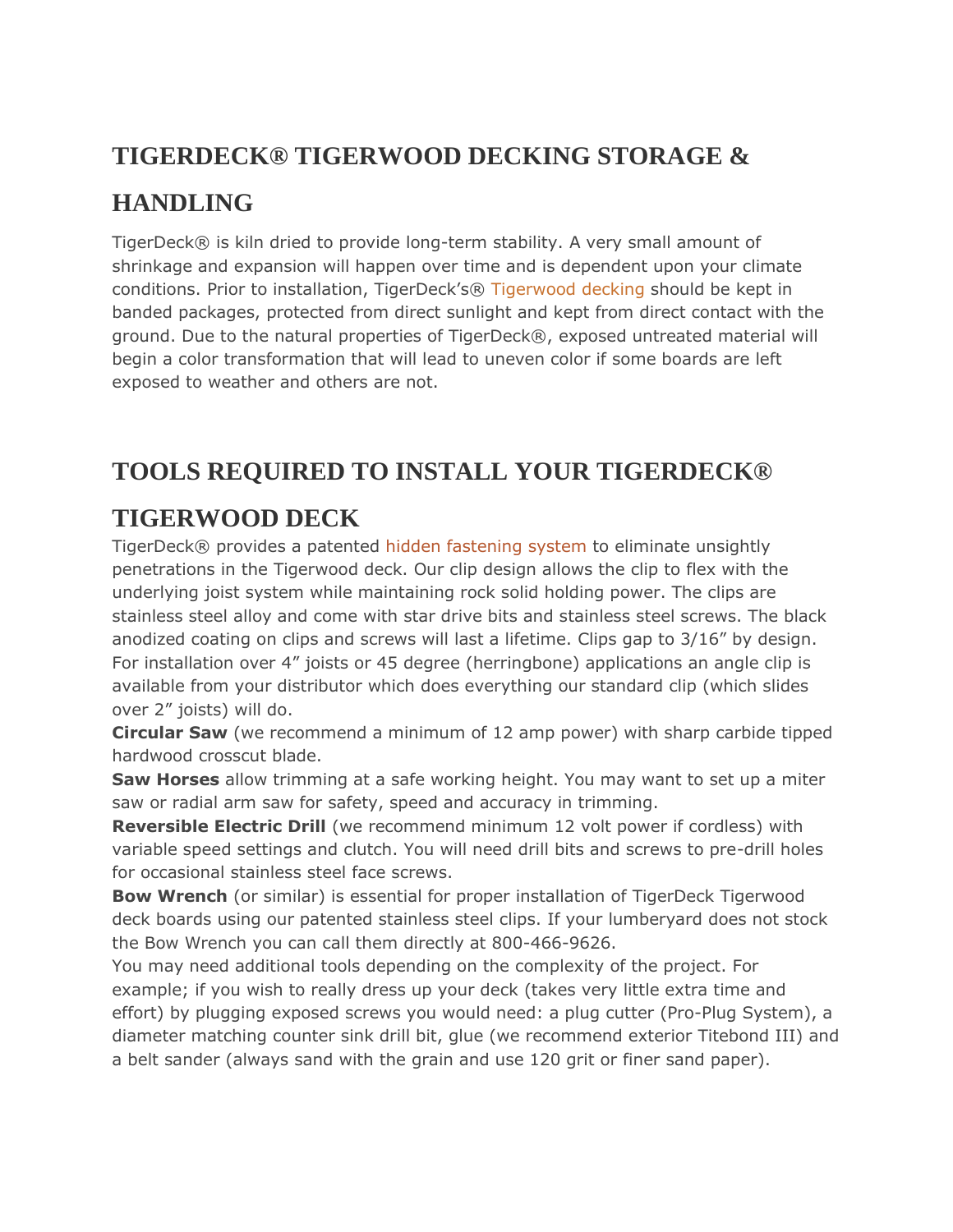# **TIGERDECK® TIGERWOOD DECKING – PREPARING FOR INSTALL**

#### *ACCLIMATE AND SEAL DECK BOARDS*

Prep and inspect TigerDeck® Tigerwood decking before you begin and acclimate your deck boards prior to installation. Like an interior floor, your TigerDeck® boards have been kiln dried to very low moisture content and it is designed to fit average climate conditions. The drier the climate, the more helpful it is to lay out your deck boards upside down (no gaps) to allow adjustment to your climate prior to installation. If you can leave them for a week or more this will allow them to equalize to your local climate. The hotter and drier the climate the longer you should let them adjust. Just prior to flipping them over for installation, we highly recommend applying a 'sealer' coat of either Penofin or Messmers to the back of the boards (or the same UV protector that you will use on the face). You can slop it on, and it is better if you do not wipe off excess, as you will on the face.

#### *INSPECT EACH BOARD AND TRIM OUT ANY OF THE FOLLOWING*

#### *DEFECTS.*

**Ends**: Each deck board has 1/2" to 5" of excess length. Our mills do not trim to exact 2' multiples.

**Shake**: Shake is break in the fibers of the wood caused by wind or other natural stresses while the tree is alive. After kiln drying and processing, shake appears as scalloped splits along the edge of a piece or as a 'fish scale' on the face. It is the main defect to look for and trim out, because it causes sharp edges that can give slivers when handled. TigerDeck® is otherwise very smooth and almost sliver free.

**Crook or Warp**: Crook is the result of natural stresses in the wood fiber. TigerDeck® [products](http://tigerdeck.com/products/) are kiln dried to 8% +/- 3% moisture content. At this moisture content most crook and warp that may have happened over time is complete. The decking application is a very harsh environment for wood. Moisture and heat gradients will cause the wood to try to move over time. Install TigerDeck® as soon as practical after acclimating. Proper and tight installation of our system greatly minimizes splits and other time related defects. The Bow Wrench will straighten most of the crook during installation. However, if there is still too much crook, trimming the board into shorter pieces allows utilization of the piece.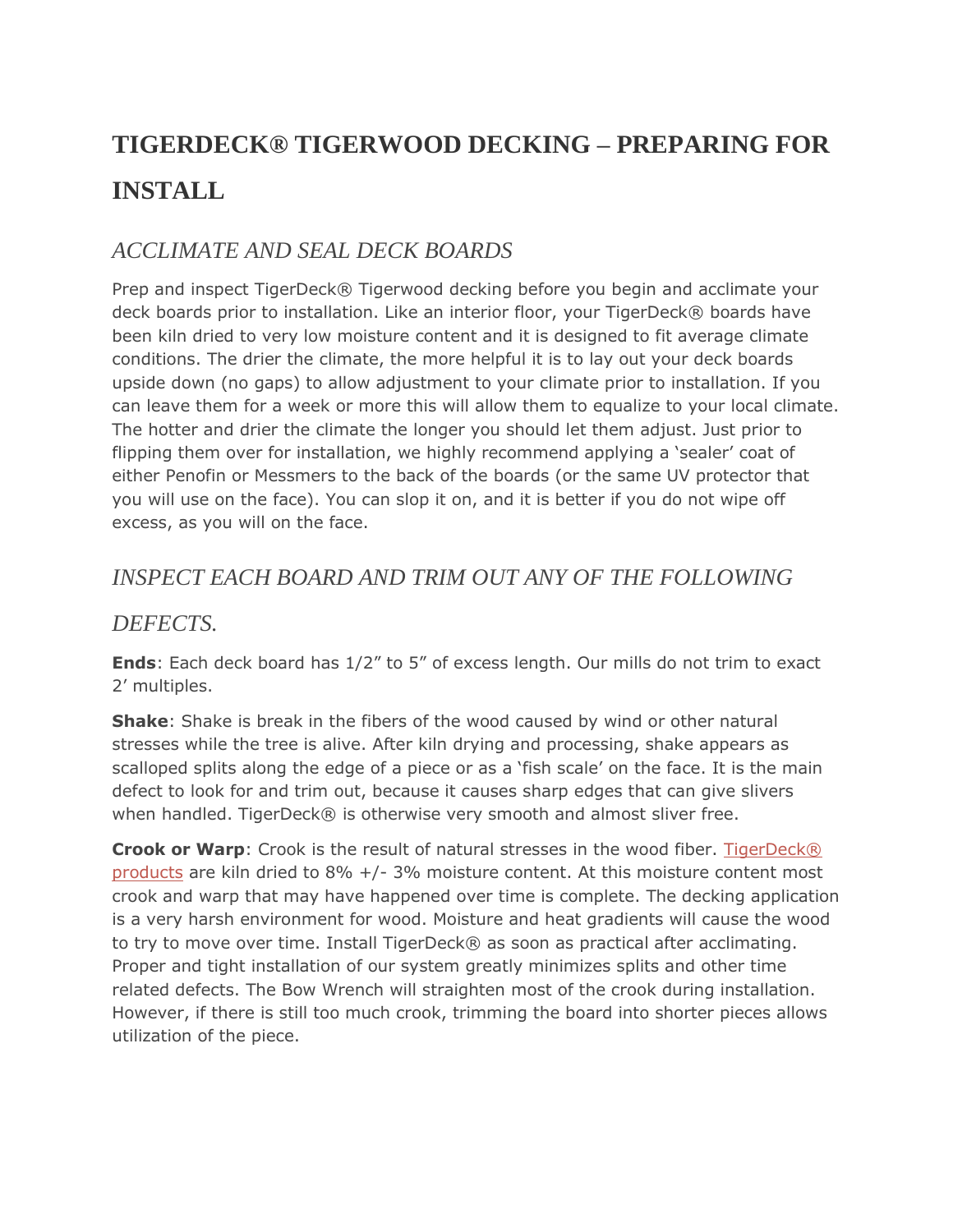**Knots and Holes**: Very few knots and holes get by our graders but you may find some. They do not affect the structural integrity of the piece and may be left in or trimmed out for aesthetic reasons.

**Color**: TigerDeck® is tan/gold with black striping and accents. But each piece will be different and can run from an entirely light tan piece to one that is mostly black striping. We recommend that pieces be laid out before installation on the deck to match the color gradient effect desired. Exposure to the sun will even the colors to a rich reddish tan.

**Oxidation**: All wood/composite decking products and some 'plastic/fiberglass' decking products will chemically react to any metal contact. Generally this chemical reaction shows up as 'black stain' or 'black spots'. We recommend saving leftover TigerDeck® trim to use as 'Coasters' between the metal and the deck. Cable rail, aluminum balusters, iron railing, iron furniture, metal shavings, welding dust, and airborne industrial metal pollution will all eventually stain the wood/composite with direct wood contact without a physical barrier such as wood or spar varnish. In time, metal contact with any wood/composite deck material will Oxidize/Corrode regardless of what oil or water based UV Protector/Stain et al is used (or not). The only way to remove this chemical stain is sanding.

TigerDeck® is a very dense hardwood with amazing strength and durability [properties](http://tigerdeck.com/physical-properties/) when compared to other wood and composite decking products. TigerDeck® is a natural product and our graders and quality control attempt to ship a 100% usable product. We adhere to or exceed industry (West Coast Lumber Inspection Bureau) standard maximum 5% off grade pieces per shipment to our customers.

## **TIGERDECK® TIGERWOOD DECKING – IMPORTANT**

### **INSTALLATION TIPS**

#### **1. Never install any TigerDeck® product flat against green treated wood,**

**roofs, concrete** or in any application which traps moisture behind the piece (the obvious exception is Tigerwood deck board back against any joist edge, green treat or otherwise). Flat face to flat face creates a moisture gradient and almost always creates a heat gradient as well. This condition creates stresses, which will cause 'cupping', 'splits', 'warp' and other types of damage. Always use TigerDeck® products as a system and as per our design intent. EXAMPLE: TigerDeck® [Tigerwood decking](http://tigerdeck.com/products/tigerwood-decking/) boards must be gapped by our clips or 3/16" apart if face screwed to allow air/water flow. **2. If you want a solid surface with no gaps** for covered exterior use, purchase our TigerDeck® T&G Porch Flooring. EXAMPLE: Installing TigerDeck® on a room roof demands a floated system; use 2×2 or 2×4 TigerDeck as joists, Tigerwood lathe between roof and joists, drill vent holes in fascia and use TigerDeck® fastening system. **3. All screws should be pre-drilled to prevent splitting** (the only exceptions are the screws provided with TigerDeck® clips when screwed into softwood joists). All